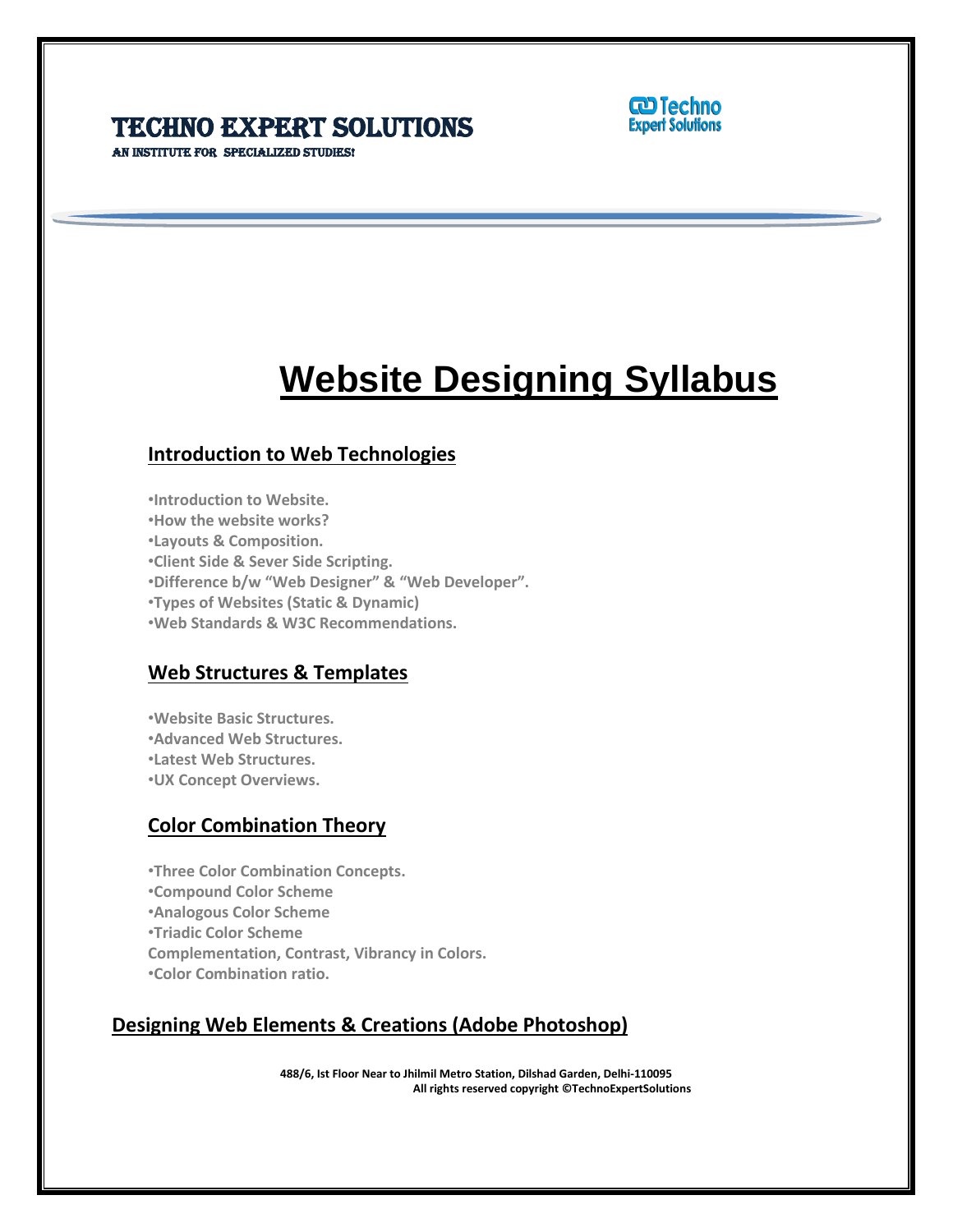

AN INSTITUTE FOR SPECIALIZED STUDIES!

**In this unit you will learn how to design your imaginary website in Photoshop by using Photoshop designing tools.**

 $\overline{a}$ 

•**Introduction to Adobe Photoshop.** •**About Image Types (Vector and Bitmap).** •**File types in Photoshop.** •**Guide tour to Photoshop Tools & palettes.** •**Working with Layers, Smart Objects.** •**Working with Blending options.** •**Learning different Layer Styles.** •**Working with Filter Effects and Plugins.** •**Creating Animations in Photoshop.** •**Creating Headers, Banners, Footers, Mock-Ups, Navigations.** •**Complete Website Layout Design.** •**Photoshop Editing Tools.**

•**Photoshop Layer Masking, Layer Clipping.**

### **PSD to Browser Conversion (HTML & CSS)**

#### **Introduction to HTML**

•**What is HTML (Markup Language?)** •**Basic Structure of HTML.** •**Introduction to Head Section & Meta Tags.**

#### **HTML Basic Tags**

•**Heading Tags.** •**Structure Elements.** •**Semantic and Non-Semantic Elements.** •**Block Level & Inline Elements.** •**Paired & Unpaired Elements.**

**Content & Media Elements**

**488/6, Ist Floor Near to Jhilmil Metro Station, Dilshad Garden, Delhi-110095 All rights reserved copyright ©TechnoExpertSolutions**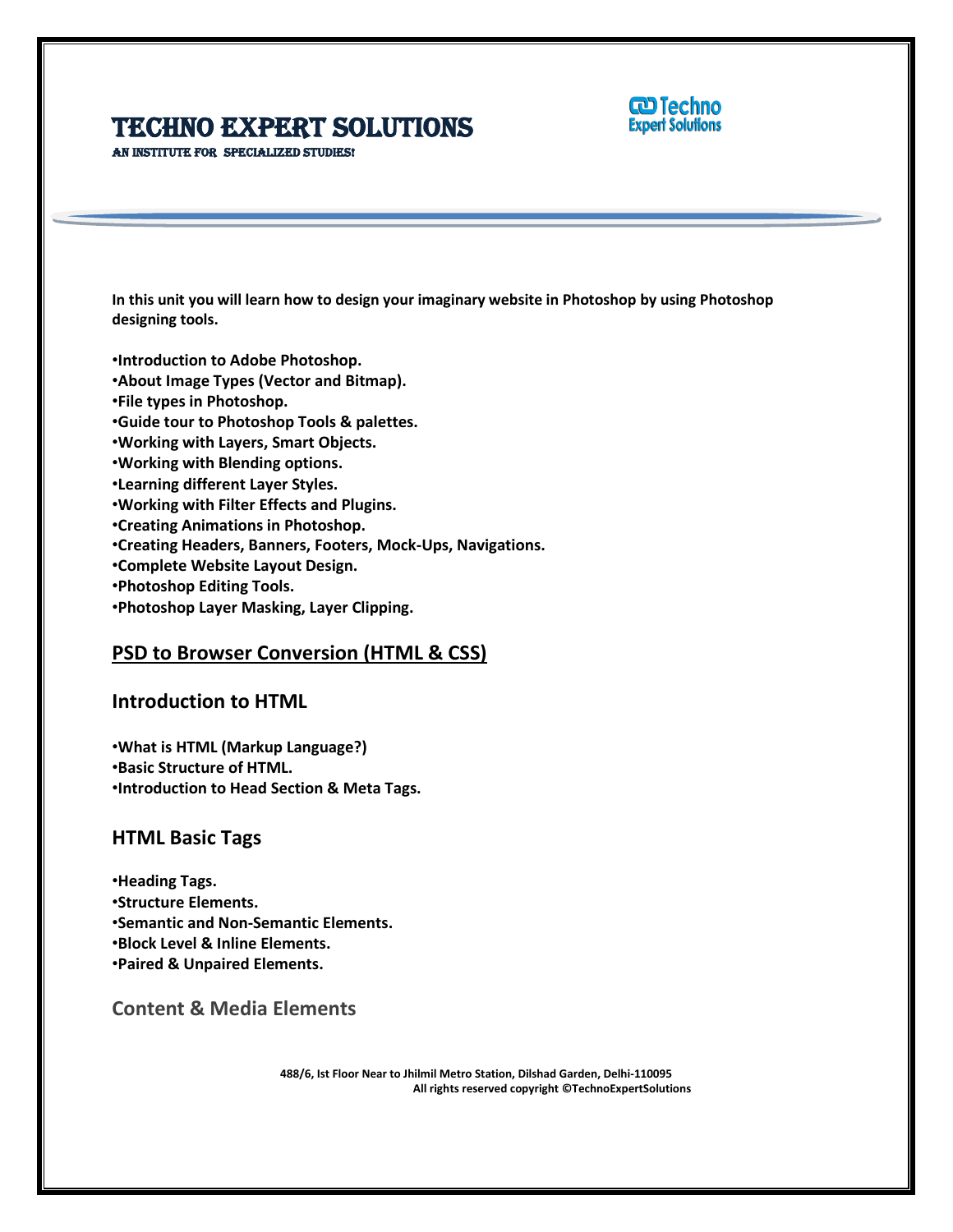

AN INSTITUTE FOR SPECIALIZED STUDIES!

•**Paragraph Element.** •**Span & Pre Element.** •**Image Element.** •**Iframe, Embed & Objects Element.** •**Anchor Element.**

### **HTML Form Element & Attributes**

•**Input Element & its various Types.** •**Creating Dropdown with "Select & Option" Elements.** •**Uploading Files & Hidden Fields.** •**Creating Submit & Reset Buttons.** •**Creating User Login & Signup Forms.** •**Creating Register Forms using Form Elements.**

**Introduction to Basic CSS (Cascading Style Sheet)**

•**What is CSS?** •**Role of CSS in Web Designing.** •**Different Types of CSS.** •**Rule of CSS.** •**CSS Box Model.** •**CSS Selectors** •**Class Selector.** •**ID Selector.** •**Child Selector.**

•**Type Selector**

**CSS Properties**

•**Different Font Properties.**

•**Background Properties.**

•**Border Properties.**

•**Positioning Properties.**

**488/6, Ist Floor Near to Jhilmil Metro Station, Dilshad Garden, Delhi-110095 All rights reserved copyright ©TechnoExpertSolutions**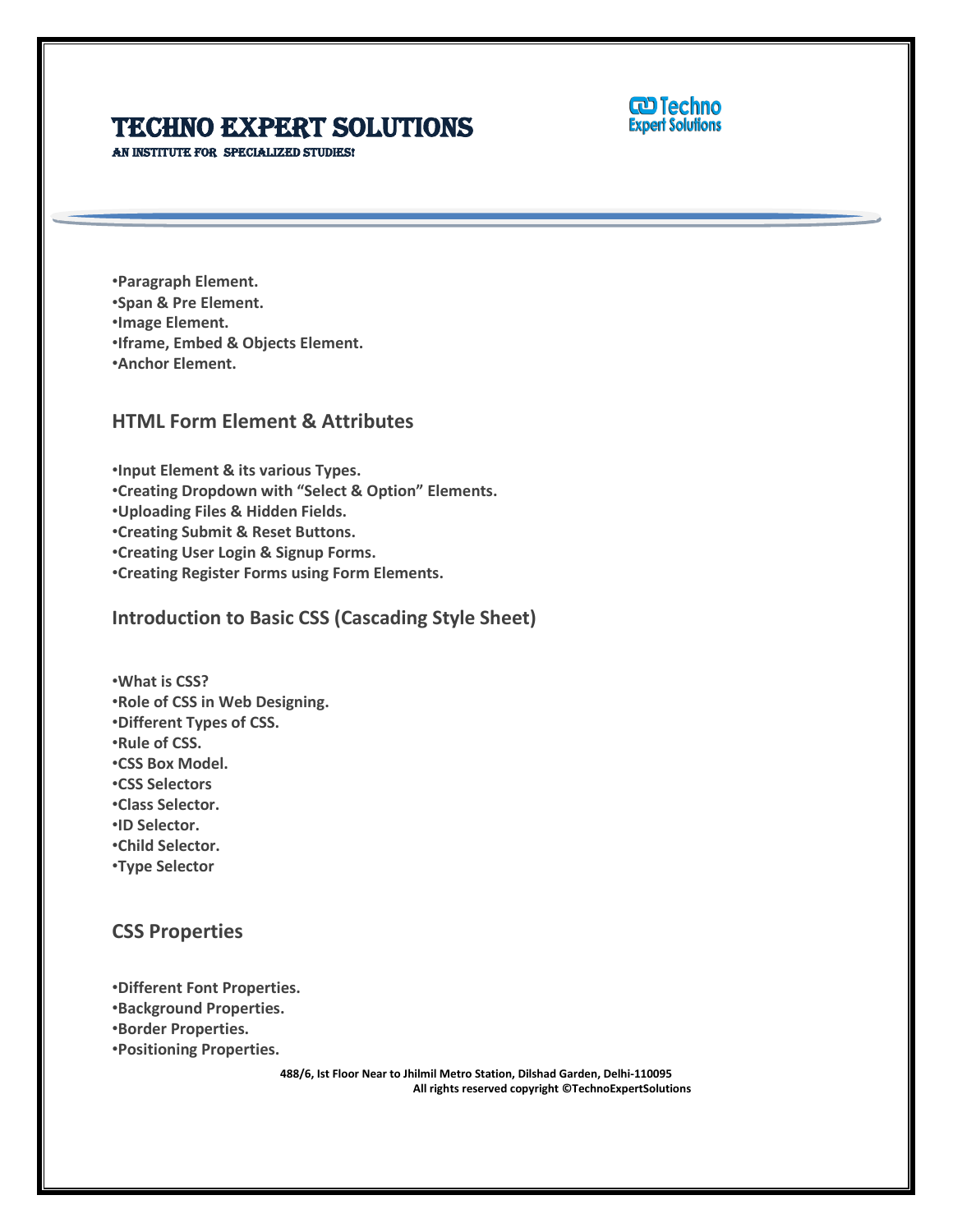

AN INSTITUTE FOR SPECIALIZED STUDIES!

•**Display Properties.** •**List Properties.** •**Useful CSS Properties Remaining.** •**Inside & Outside Spacing Properties.** •**Difference between "Attributes" & "Properties".**

### **Advance HTML Concepts (HTML 5)**

•**Introduction to HTML 5.** •**Difference b/w HTML & HTML 5.** •**HTML Doctype.** •**New Structure Elements** •**Section Element.** •**Article Element.** •**Nav Element.** •**Header Footer.** •**Footer Element.**

### **New Form Elements**

•**Search**

•**Tel**

•**url**

•**email**

•**Number and Range**

### **New Media Elements**

•**Audio Element.** •**Video Element.** •**Iframe Element.**

•**Source Element**.

### **Designing Landing pages**

**488/6, Ist Floor Near to Jhilmil Metro Station, Dilshad Garden, Delhi-110095 All rights reserved copyright ©TechnoExpertSolutions**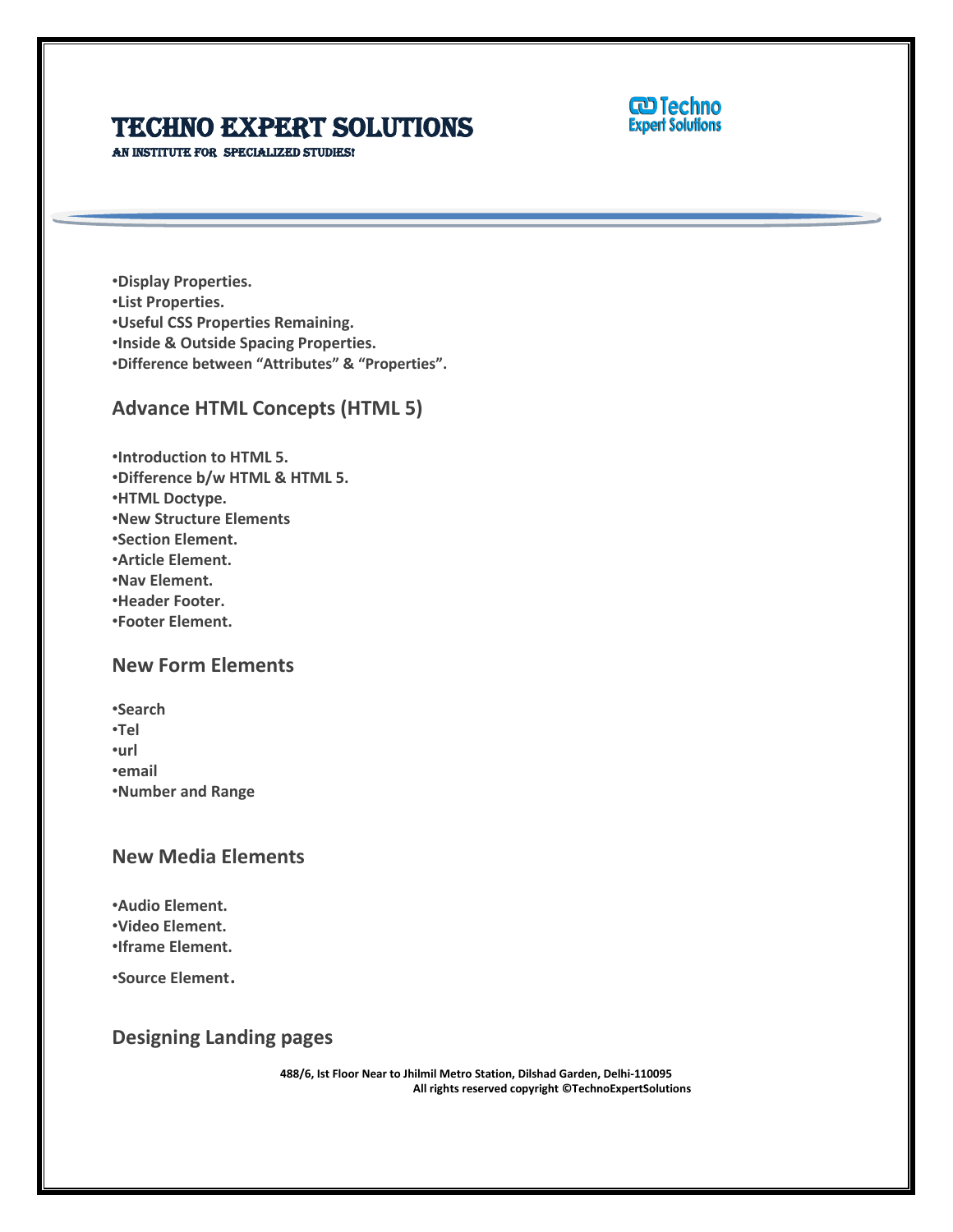

AN INSTITUTE FOR SPECIALIZED STUDIES!

**Single Screen Layout Design**

**Advance CSS Concepts (CSS 3)**

•**Introduction to CSS 3.**

- •**New CSS 3 Properties.**
- •**CSS Rounded Corners.**
- •**Border Images.**
- •**Shadows Effects with CSS 3.**
- •**Gradient Effects with CSS 3.**
- •**Text Shadow Effects with CSS 3.**
- •**Using CSS 3 in Practical Layout.**

## **Responsive Website Designing**

•Introduction to Responsive Designing.

- •How we make a design Responsive?
- •Using Media Queries.
- •Using Frameworks (Twitter Bootstrap, Zurb Foundation).
- •Twitter Bootstrap Framework Components.
- •CSS
- •Components
- •JavaScript
- •Customizing

# **Zurb Foundation Framework Components.**

•**Optimizing Website layout or Template.** •**JavaScript Concepts.**

## **UX & UI Designing Concepts**

**488/6, Ist Floor Near to Jhilmil Metro Station, Dilshad Garden, Delhi-110095 All rights reserved copyright ©TechnoExpertSolutions**